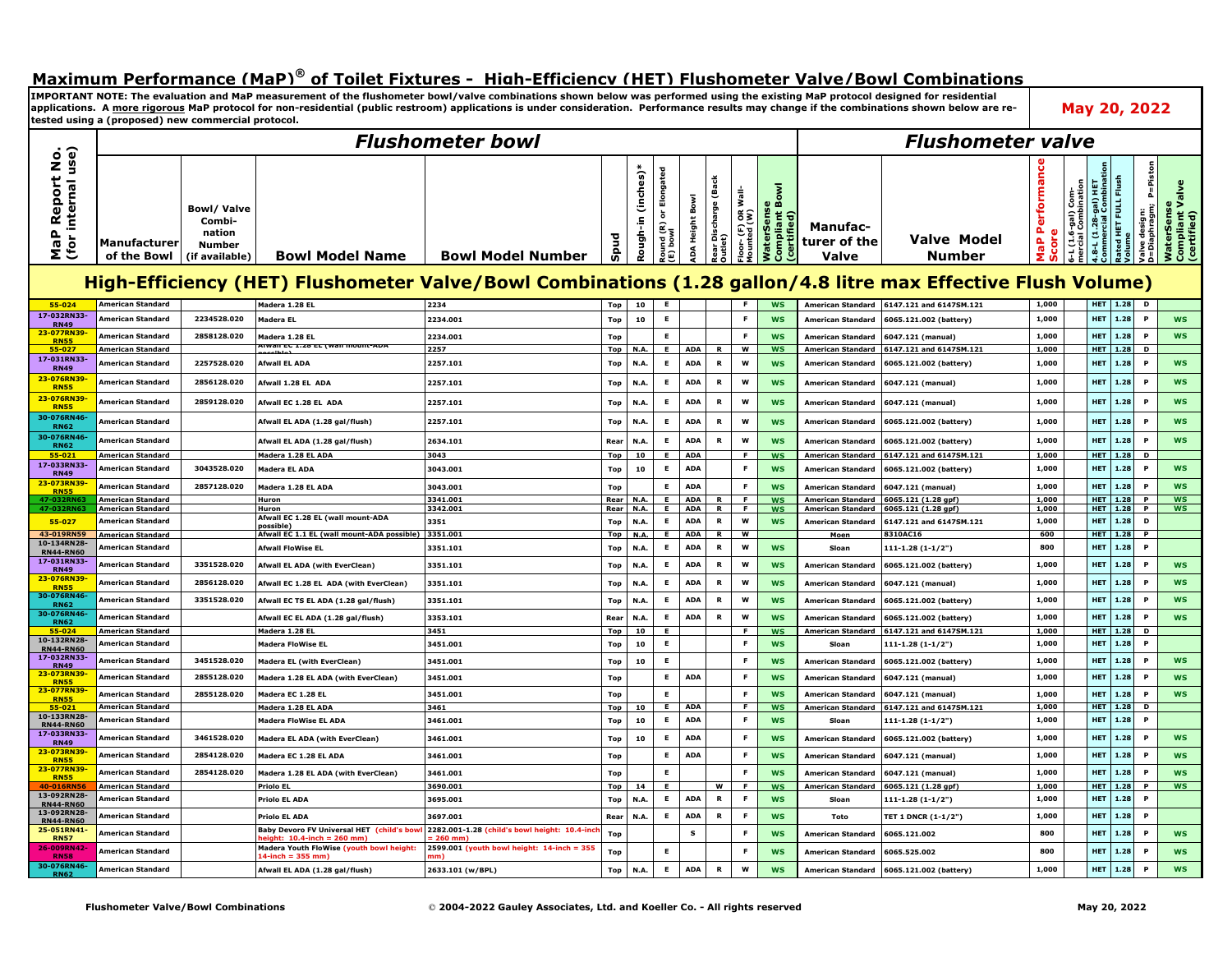|                                                                                    | <b>Flushometer bowl</b>      |                                                                          |                                                           |                                          |                   |                         |                          |                          |                                           |                                                  |                                                   |                                   | <b>Flushometer valve</b>           |                                          |                                         |                                            |                                                        |                                    |                                              |  |  |
|------------------------------------------------------------------------------------|------------------------------|--------------------------------------------------------------------------|-----------------------------------------------------------|------------------------------------------|-------------------|-------------------------|--------------------------|--------------------------|-------------------------------------------|--------------------------------------------------|---------------------------------------------------|-----------------------------------|------------------------------------|------------------------------------------|-----------------------------------------|--------------------------------------------|--------------------------------------------------------|------------------------------------|----------------------------------------------|--|--|
| ່ຍ<br>ເອຍ<br>$\tilde{\mathbf{z}}$<br>eport<br>internal<br>≃<br>م<br>ه<br>(for<br>Σ | Manufacturer<br>of the Bowl  | <b>Bowl/Valve</b><br>Combi-<br>nation<br><b>Number</b><br>(if available) | <b>Bowl Model Name</b>                                    | <b>Bowl Model Number</b>                 | န္တ               | $(inches)*$<br>Rough-in | Elongated<br>ö<br>질<br>配 | ADA Height Bowl          | (Back<br>tear Discharge (<br>utlet)<br>œο | wall-<br>$rac{8}{5}$<br>Floor- (F)<br>Mounted (1 | å<br>WaterSense<br>mpliant<br>ertified)<br>န် ဖွံ | Manufac-<br>turer of the<br>Valve | <b>Valve Model</b><br>Number       | erforman<br>Δ.<br>ω<br>ã<br>a<br>a<br>Σŵ | -L (1.6-gal) Com-<br>ercial Combination | 4.8-L (1.28-gal) HET<br>Commercial Combina | Flush<br>יים<br>האבל בחרר ו<br>Rated<br>Rated<br>Rolum | 교<br>Valve design:<br>D=Diaphragm; | WaterSense<br>Compliant Valve<br>(certified) |  |  |
| 17-028RN33                                                                         | American Standard            |                                                                          | <b>Huron EL ADA</b>                                       | 3312.001 OR 3313.001 (bed pan lugs)      | Top               | 12                      | E                        | <b>ADA</b>               | R                                         | - 6                                              | <b>WS</b>                                         | American Standard                 | 6065.121.002                       | 500                                      |                                         | <b>HET</b>                                 | 1.28                                                   | $\mathbf P$                        | <b>WS</b>                                    |  |  |
| <b>RN49</b><br>17-028RN33-                                                         | American Standard            |                                                                          | <b>Huron EL ADA</b>                                       | 3312.001 OR 3313.001 (bed pan lugs) (UPC | Top               | 12                      | E                        | <b>ADA</b>               | R                                         | F                                                | <b>WS</b>                                         | <b>American Standard</b>          | 6047.121 (manual)                  | 500                                      |                                         | HET                                        | 1.28                                                   | $\mathbf{P}$                       | <b>WS</b>                                    |  |  |
| <b>RN49</b><br>10-134RN28                                                          |                              |                                                                          |                                                           | bar code 3305683469)                     |                   |                         |                          |                          |                                           |                                                  |                                                   |                                   |                                    |                                          |                                         |                                            |                                                        | $\mathbf{P}$                       |                                              |  |  |
| <b>RN44-RN60</b><br>30-076RN46                                                     | American Standard            |                                                                          | <b>Afwall FloWise EL</b>                                  | 3352.101 (w/bedpan lugs)                 | Top               | N.A.                    | E                        | <b>ADA</b>               | R                                         | w                                                | <b>WS</b>                                         | Sloan                             | 111-1.28 (1-1/2")                  | 800                                      |                                         | <b>HET</b>                                 | 1.28                                                   |                                    |                                              |  |  |
| <b>RN62</b><br>30-076RN46                                                          | American Standard            |                                                                          | Afwall EC EL ADA (1.28 gal/flush)                         | 3352.101 (w/BPL)                         | Top               | N.A.                    | E                        | <b>ADA</b>               | R                                         | w                                                | <b>WS</b>                                         | <b>American Standard</b>          | 6065.121.002 (battery)             | 1,000                                    |                                         | <b>HET</b>                                 | 1.28                                                   | $\mathbf{P}$                       | <b>WS</b>                                    |  |  |
| <b>RN62</b>                                                                        | American Standard            |                                                                          | Afwall EC EL ADA (1.28 gal/flush)                         | 3354.101 (rear outlet w/BPL)             | Top               | N.A                     | E                        | <b>ADA</b>               | R                                         | W                                                | <b>WS</b>                                         | <b>American Standard</b>          | 6065.121.002 (battery)             | 1,000                                    |                                         | <b>HET</b>                                 | 1.28                                                   |                                    | <b>WS</b>                                    |  |  |
| 10-132RN28-<br><b>RN44-RN60</b>                                                    | American Standard            |                                                                          | Olimpico Flux EC 1.1 EL ADA                               | 3451S001MX                               | Top               | 10                      | E                        |                          |                                           | F                                                |                                                   | Sloar                             | 111-1.28 (1-1/2")                  | 1,000                                    |                                         | <b>HET</b>                                 | 1.28                                                   | $\mathbf{P}$                       |                                              |  |  |
| 10-132RN28-<br><b>RN44-RN60</b>                                                    | <b>American Standard</b>     |                                                                          | <b>Madera FloWise EL</b>                                  | 3452.001 (w/bedpan lugs)                 | Top               | 10                      | E                        |                          |                                           | F                                                | <b>WS</b>                                         | Sloan                             | 111-1.28 (1-1/2")                  | 1,000                                    |                                         | <b>HET</b>                                 | 1.28                                                   | P                                  |                                              |  |  |
| 10-133RN28<br><b>RN44-RN60</b>                                                     | American Standard            |                                                                          | <b>Madera FloWise EL ADA</b>                              | 3462.001 (w/bedpan lugs)                 | Top               | 10                      | E.                       | <b>ADA</b>               |                                           | - F                                              | <b>WS</b>                                         | Sloan                             | $111 - 1.28(1 - 1/2")$             | 1,000                                    |                                         | <b>HET</b>                                 | 1.28                                                   | P                                  |                                              |  |  |
| 13-092RN28-<br><b>RN44-RN60</b>                                                    | American Standard            |                                                                          | <b>Priolo EL ADA</b>                                      | 3696.001 (w/bed pan lugs)                | Top               | N.A.                    | E                        | <b>ADA</b>               | R                                         | F                                                | <b>WS</b>                                         | Sloan                             | 111-1.28 (1-1/2")                  | 1,000                                    |                                         | <b>HET</b>                                 | 1.28                                                   | $\mathbf{P}$                       |                                              |  |  |
| 13-092RN28-                                                                        | American Standard            |                                                                          | <b>Priolo EL ADA</b>                                      | 3698.001 (w/ bed pan lugs)               | Rear              | N.A                     | E                        | <b>ADA</b>               | R                                         | -F                                               | <b>WS</b>                                         | Toto                              | <b>TET 1 DNCR (1-1/2")</b>         | 1,000                                    |                                         | <b>HET</b>                                 | 1.28                                                   | P                                  |                                              |  |  |
| <b>RN44-RN60</b><br>43-005RN59                                                     | <b>AMTC</b>                  | AEF**1012T12                                                             | <b>None EL</b>                                            | AUT-1012                                 | Top               | 10                      | E                        |                          |                                           | F.                                               | <b>WS</b>                                         | <b>AMTC</b>                       | AEF-801-**CT-12                    | 800                                      |                                         | <b>HET</b>                                 | 1.28                                                   | D                                  | <b>WS</b>                                    |  |  |
| 43-005RN59                                                                         | AMTC                         | HSM1012T12                                                               | <b>None EL</b>                                            | AUT-1012                                 | <b>Top</b>        | 10                      | E.                       |                          |                                           | E.                                               | <b>WS</b>                                         | <b>AMTC</b>                       | HSM-801-CT-12                      | 800                                      |                                         |                                            | <b>HET</b> 1.28 D                                      |                                    | <b>WS</b>                                    |  |  |
| 43-005RN59                                                                         | <b>AMTC</b>                  | MF1012T12                                                                | <b>None EL</b>                                            | AUT-1012                                 | Top               | 10                      | E.                       |                          |                                           | F.<br>E.                                         | <b>WS</b>                                         | <b>AMTC</b>                       | MF-700-T12                         | 800                                      |                                         |                                            | <b>HET</b> 1.28 D                                      |                                    | <b>WS</b>                                    |  |  |
| 43-004RN59                                                                         | AMTC<br>AMTC                 | AEF**1012AT12 None EL ADA                                                |                                                           | <b>AUT-1012A</b>                         | Top               | 10 l                    | E.<br>E.                 | <b>ADA</b><br><b>ADA</b> |                                           | F.                                               | <b>WS</b>                                         | <b>AMTC</b>                       | AEF-801-**CT-12                    | 800<br>800                               |                                         |                                            | <b>HET</b>   1.28 D<br><b>HET</b> 1.28 D               |                                    | WS<br>WS                                     |  |  |
| 43-004RN59<br>43-004RN59                                                           | AMTC                         | HSM1012AT12 None EL ADA                                                  | <b>None EL ADA</b>                                        | <b>AUT-1012A</b><br><b>AUT-1012A</b>     | <b>Top</b><br>Top | 10<br>10                | E.                       | <b>ADA</b>               |                                           | F.                                               | <b>WS</b><br><b>WS</b>                            | <b>AMTC</b><br><b>AMTC</b>        | <u>HSM-801-CT-12</u><br>MF-700-T12 | 800                                      |                                         |                                            | <b>HET</b> 1.28                                        | D                                  | WS                                           |  |  |
| 43-003RN59                                                                         | <b>AMTC</b>                  | MF1012AT12<br>AEF ** 1012WT12                                            | None EL (wall mount-ADA possible)                         | <b>AUT-1012W</b>                         | Top               | N.A.                    | Е.                       | <b>ADA</b>               | R.                                        | w                                                | <b>WS</b>                                         | <b>AMTC</b>                       | AEF-801-**CT-12                    | 800                                      |                                         |                                            | <b>HET</b> 1.28                                        | D                                  | WS                                           |  |  |
| 43-003RN59                                                                         | AMTC                         | <b>HSM1012WT12</b>                                                       | None EL (wall mount-ADA possible)                         | <b>AUT-1012W</b>                         | Top               | N.A.                    | E.                       | <b>ADA</b>               | R                                         | w                                                | <b>WS</b>                                         | <b>AMTC</b>                       | HSM-801-CT-12                      | 800                                      |                                         |                                            | <b>HET</b> 1.28                                        | D                                  | WS                                           |  |  |
| 43-003RN59                                                                         | AMTC                         | MF1012WT12                                                               | None EL (wall mount-ADA possible)                         | <b>AUT-1012W</b>                         | Top               | N.A.                    | E.                       | <b>ADA</b>               | R.                                        | w                                                | <b>WS</b>                                         | <b>AMTC</b>                       | MF-700-T12                         | 800                                      |                                         | <b>HET</b>                                 | 1.28                                                   | D                                  | WS                                           |  |  |
| 16-045RN32-                                                                        |                              |                                                                          |                                                           |                                          |                   |                         |                          |                          |                                           | F                                                |                                                   |                                   |                                    |                                          |                                         |                                            |                                                        |                                    |                                              |  |  |
| <b>RN48-RN64</b>                                                                   | Briggs                       |                                                                          | <b>Carlton EL</b>                                         | 7711                                     | Top               |                         | Е                        |                          |                                           |                                                  |                                                   | Sloan                             | Royal 111-1.28                     | 800                                      |                                         | <b>HET</b>                                 | 1.28                                                   | D                                  | <b>WS</b>                                    |  |  |
| 45-001RN6                                                                          | Briggs                       |                                                                          | <b>None RF</b>                                            | 7751                                     | <b>Back</b>       | 12                      | $\mathbf R$              |                          | R                                         | <b>F</b>                                         |                                                   | Sloan                             | Royal 111-1.28                     | 1,000                                    |                                         |                                            | HET 1.28 D                                             |                                    | <b>WS</b>                                    |  |  |
| 16-166RN32-<br><b>RN48-RN64</b>                                                    | Briggs                       |                                                                          | <b>Sultan EL ADA</b>                                      | 7781                                     | Top               | N.A.                    | E                        | <b>ADA</b>               | R                                         | w                                                |                                                   | Sloan                             | Royal 111-1.28                     | 800                                      |                                         | HET                                        | 1.28                                                   | D                                  | <b>WS</b>                                    |  |  |
| $50 - 041$                                                                         | Briggs                       |                                                                          | <b>None EL ADA</b>                                        | 7791                                     | <b>Top</b>        | 10                      | E.                       | <b>ADA</b>               |                                           | E.                                               |                                                   | Sloan                             | Royal 111-1.28                     | 1,000                                    |                                         |                                            | <b>HET</b>   1.28 D                                    |                                    | <b>WS</b>                                    |  |  |
| 60-037                                                                             | Compass                      |                                                                          | Canton EL (wall mount-ADA possible)                       | 572-7490                                 | Top               | N.A.                    | E.                       | <b>ADA</b>               | R.                                        | w                                                |                                                   | Sloan                             | Royal 940-1.28                     | 1.000                                    |                                         |                                            | <b>HET</b>   1.28 D                                    |                                    | <b>WS</b>                                    |  |  |
| 60-038                                                                             | Compass                      |                                                                          | <b>Canton EL ADA</b>                                      | 572-7485                                 | Top J             | 12                      | E.                       | <b>ADA</b>               |                                           | E.                                               |                                                   | Sloan                             | Royal 940-1.28                     | 1,000                                    |                                         |                                            | HET $1.28$ D                                           |                                    | <b>WS</b>                                    |  |  |
| 60-039                                                                             | Compass                      |                                                                          | <b>Canton EL</b>                                          | 572-7484                                 | <b>Top</b>        | 12                      | E                        |                          |                                           | F.                                               |                                                   | Sloan                             | Royal 940-1.28                     | 1,000                                    |                                         |                                            | <b>HET</b> 1.28                                        | D                                  | <b>WS</b>                                    |  |  |
| 16-139RN32                                                                         | Contrac                      |                                                                          | <b>Colter EL</b>                                          | 4762BEU                                  | Rear              |                         | E.                       |                          |                                           | -F                                               |                                                   | Sloan                             | Royal 111-1.28                     | 600                                      |                                         | <b>HET</b>                                 | 1.28                                                   | D                                  | <b>WS</b>                                    |  |  |
| <b>RN48-RN6</b>                                                                    | Contrac                      |                                                                          | <b>Colter Commercial EL</b>                               | 4762BEX                                  | Top               |                         | E.                       |                          |                                           | F.                                               |                                                   | Delta                             | 81T201-48                          | 1,000                                    |                                         | <b>HET</b>                                 | $1.28$ D                                               |                                    |                                              |  |  |
| 34-003RN50<br>16-138RN32                                                           |                              |                                                                          |                                                           |                                          |                   |                         |                          |                          |                                           |                                                  |                                                   |                                   |                                    |                                          |                                         |                                            |                                                        |                                    | <b>WS</b>                                    |  |  |
| <b>RN48-RN64</b>                                                                   | Contrac                      |                                                                          | Clay EL                                                   | 4762BOU                                  | Rear              |                         | E                        |                          |                                           | F                                                |                                                   | Sloan                             | Royal 111-1.28                     | 550                                      |                                         | HET                                        | 1.28                                                   | D                                  | <b>WS</b>                                    |  |  |
| 34-002RN50                                                                         | Contrac                      |                                                                          | <b>Clay Commercial EL ADA</b>                             | 4762BOX                                  | Top               |                         | E.                       | <b>ADA</b>               |                                           | F.                                               |                                                   | Delta                             | 81T201-48                          | 1,000                                    |                                         |                                            | <b>HET</b> 1.28                                        | D                                  | <b>WS</b>                                    |  |  |
| 62-001 & 53-009                                                                    | Contrac                      |                                                                          | Clark EL (wall mount-ADA possible)                        | 4762CEU                                  | Rear              | N.A.                    | E.                       | ADA                      | R I                                       | w                                                | <b>WS</b>                                         | Moen                              | 8310M128                           | 1,000                                    |                                         | <b>HET</b>                                 | 1.28                                                   | $\mathbf{P}$                       | <b>WS</b>                                    |  |  |
| 64-011                                                                             | Contrac                      |                                                                          | Deblin HET (child's bowl height: 10.8-inch                | 4762BKX                                  | Top               | 10                      | E                        |                          |                                           |                                                  | <b>WS</b>                                         | Moen                              | 8310M128                           | 800                                      |                                         | HET                                        | 1.28                                                   | $\mathbf{P}$                       | <b>WS</b>                                    |  |  |
|                                                                                    |                              |                                                                          | $: 275$ mm)<br><b>Clark Commercial EL (wall mount-ADA</b> |                                          |                   |                         |                          |                          |                                           |                                                  |                                                   |                                   |                                    |                                          |                                         |                                            |                                                        |                                    |                                              |  |  |
| 34-001RN50                                                                         | Contrac                      |                                                                          | possible)                                                 | 4762CEX                                  | Top               | N.A.                    | E.                       | <b>ADA</b>               | R                                         | w                                                | <b>WS</b>                                         | Delta                             | 81T201-48                          | 1,000                                    |                                         | <b>HET</b>                                 | 1.28                                                   | D                                  | <b>WS</b>                                    |  |  |
| 53-010 &<br>43-018                                                                 | Contrac                      |                                                                          | <b>Clark Commercial EL (wall mount-ADA</b><br>possible)   | 4762CEX                                  | Top               | N.A.                    | E                        | <b>ADA</b>               | R                                         | w                                                | <b>WS</b>                                         | Moen                              | 8310M128                           | 800                                      |                                         | <b>HET</b>                                 | 1.28                                                   | $\mathbf{P}$                       | <b>WS</b>                                    |  |  |
| $56 - 02$                                                                          | <b>Duravit</b>               |                                                                          | Starck 3 (wall-mount - ADA possible)                      | 222909                                   | <b>Top</b>        | <b>N.A.</b>             | s.                       | <b>ADA</b>               | R.                                        | w                                                | <b>WS</b>                                         | Toto                              | <b>TET 1LN-32</b>                  | 600                                      |                                         |                                            | <b>HET</b> 1.28                                        | $\mathbf{P}$                       | WS                                           |  |  |
| 46-040RN62                                                                         | Duravit                      |                                                                          | Starck 3 (wall-mount - ADA possible)                      | 256009                                   | <b>Back</b>       | N.A.                    | $\mathbf{s}$             | <b>ADA</b>               | R                                         | w                                                | <b>WS</b>                                         | Toto                              | <b>TET 2LN-31</b>                  | 600                                      |                                         |                                            | <b>HET</b> 1.28                                        | $\mathbf{P}$                       | WS                                           |  |  |
|                                                                                    | Duravit                      |                                                                          | Starck 3 (wall-mount - ADA possible)                      | 256009                                   |                   | Back N.A.               |                          | S ADA                    | R                                         | w                                                | <b>WS</b>                                         | Toto                              | <b>TET 2LN-31</b>                  | 600                                      |                                         |                                            | <b>HET</b> 1.28 P                                      |                                    | WS                                           |  |  |
| 44-093RN60                                                                         | Gerber                       |                                                                          | None EL (wall mount-ADA possible)                         | 25-033                                   | <b>Top</b>        | <b>N.A.</b>             | $\blacksquare$           | ADA                      | R                                         | $\overline{\mathbf{v}}$                          | <b>WS</b>                                         | Sloan                             | 116-1.28                           | 600                                      |                                         |                                            | <b>HET</b>   1.28 D                                    |                                    |                                              |  |  |
| 22-030RN38<br><b>RN54</b>                                                          | Gerber                       |                                                                          | North Point 1.28 EL ADA                                   | 25-733                                   | Top               |                         | Е                        | <b>ADA</b>               |                                           |                                                  | <b>WS</b>                                         | Sloan                             | Royal 111-1.28                     | 1,000                                    |                                         | HET                                        | 1.28                                                   | D                                  | <b>WS</b>                                    |  |  |
| 22-029RN38                                                                         | Gerber                       |                                                                          | North Point 1.28 EL                                       | 25-833                                   | Top               |                         | E.                       |                          |                                           | E                                                | <b>WS</b>                                         | Sloan                             | Royal 111-1.28                     | 1,000                                    |                                         | <b>HET</b>                                 | 1.28                                                   | D                                  | <b>WS</b>                                    |  |  |
| <b>RN54</b><br>22-014RN38-                                                         | Gerber                       |                                                                          | North Point Jr. 1.28 RF (Youth size bowl                  | 25-872 (Youth size bowl height: 13.4" =  |                   |                         | E                        |                          |                                           | F.                                               |                                                   |                                   |                                    | 1,000                                    |                                         | <b>HET</b>                                 | 1.28                                                   | D                                  |                                              |  |  |
| <b>RN54</b><br>22-028RN38-                                                         |                              |                                                                          | eiaht: 13.4" = 340mm                                      | :40mm)                                   | Top               |                         |                          |                          |                                           |                                                  |                                                   | Sloan                             | Royal 111-1.28                     |                                          |                                         |                                            |                                                        |                                    | <b>WS</b>                                    |  |  |
| <b>RN54</b>                                                                        | Gerber                       |                                                                          | North Point 1.28 EL ADA                                   | 25-878                                   | Top               | N.A.                    | E.                       | <b>ADA</b>               | R                                         | F                                                |                                                   | Sloan                             | Royal 111-1.28                     | 1,000                                    |                                         | HET                                        | 1.28                                                   | D                                  | <b>WS</b>                                    |  |  |
| 34-001RN50                                                                         | <b>Hajoca Mainline</b>       |                                                                          | Commercial EL (wall mount-ADA possible)                   | MLS10409                                 | Top               | N.A.                    | E                        | <b>ADA</b>               | R                                         | w                                                |                                                   | <b>Delta</b>                      | 81T201-48                          | 1,000                                    |                                         | <b>HET</b>                                 | 1.28                                                   | D                                  | <b>WS</b>                                    |  |  |
|                                                                                    | 34-003RN50 Hajoca Mainline   |                                                                          | <b>Commercial EL</b>                                      | <b>MLS10410</b>                          | Top               |                         | E.                       |                          |                                           | F.                                               |                                                   | Delta                             | 81T201-48                          | 1,000                                    |                                         |                                            | <b>HET</b> 1.28 D                                      |                                    | <b>WS</b>                                    |  |  |
| 34-002RN50                                                                         | <b>Hajoca Mainline</b>       |                                                                          | <b>Commercial EL ADA</b>                                  | MLS10411                                 | Top               |                         |                          | E   ADA                  |                                           | - F                                              |                                                   | <b>Delta</b>                      | 81T201-48                          | 1,000                                    |                                         |                                            | <b>HET</b> 1.28 D                                      |                                    | <b>WS</b>                                    |  |  |
|                                                                                    | 34-001RN50 HD Supply-Seasons |                                                                          | Commercial EL (wall mount-ADA possible)                   | 564805                                   | <b>Top</b>        | N.A.                    | $\blacksquare$           | <b>ADA</b>               | $\overline{R}$                            | $\overline{\mathbf{w}}$                          |                                                   | Delta                             | 81T201-48                          | 1,000                                    |                                         |                                            | <b>HET</b> 1.28 D                                      |                                    | <b>WS</b>                                    |  |  |
| 34-003RN50                                                                         | <b>HD Supply-Seasons</b>     |                                                                          | <b>Commercial EL</b>                                      | 564807                                   | <b>Top</b>        |                         | E                        |                          |                                           | F.                                               |                                                   | Delta                             | 81T201-48                          | 1,000                                    |                                         |                                            | <b>HET</b> 1.28 D                                      |                                    | <b>WS</b>                                    |  |  |
| 34-002RN50<br>18-002RN36-                                                          | <b>HD Supply-Seasons</b>     |                                                                          | <b>Commercial EL ADA</b>                                  | 564809                                   | <b>Top</b>        |                         | Е.                       | <b>ADA</b>               |                                           | E.                                               |                                                   | <b>Delta</b>                      | 81T201-48                          | 1,000                                    |                                         |                                            | <b>HET</b>   1.28 D                                    |                                    | <b>WS</b>                                    |  |  |
| <b>RN52</b>                                                                        | Kohler                       |                                                                          | <b>Anglesey EL ADA</b>                                    | K-4352                                   | Top               |                         | E                        | <b>ADA</b>               |                                           | - F                                              | <b>WS</b>                                         | Kohler                            | K-10956-CP                         | 1,000                                    |                                         | HET                                        | 1.28                                                   | $\mathbf{P}$                       |                                              |  |  |
| 23-054RN39-<br><b>RN55</b>                                                         | Kohler                       |                                                                          | Anglesey CH EL ADA                                        | K-4352                                   | Top               | N.A.                    | E                        | <b>ADA</b>               | R                                         | F                                                | <b>WS</b>                                         | Kohler                            | K-13517 (manual actuation)         | 1,000                                    |                                         | HET                                        | 1.28                                                   | $\mathbf P$                        | <b>WS</b>                                    |  |  |
| 46-050RN62                                                                         |                              |                                                                          | <b>Wellcomme Ultra EL</b>                                 | K-96054                                  | Rear              | 12                      | E                        |                          |                                           | E                                                | <b>WS</b>                                         | Kohler                            | K-13517-CP                         | 1,000                                    |                                         | <b>HET</b>                                 | 1.28                                                   | $\mathbf{P}$                       | <b>WS</b>                                    |  |  |
|                                                                                    | Kohler                       |                                                                          |                                                           |                                          |                   |                         |                          |                          |                                           |                                                  |                                                   |                                   |                                    |                                          |                                         |                                            |                                                        |                                    |                                              |  |  |
| 46-051RN62                                                                         | Kohler                       |                                                                          | <b>Highcliff Ultra EL ADA</b>                             | K-96058                                  | Rear              | 12                      | E.                       | <b>ADA</b>               |                                           | -F                                               | <b>WS</b>                                         | Kohler                            | K-13517-CP                         | 1,000                                    |                                         | <b>HET</b>                                 | 1.28                                                   | $\mathbf{P}$                       | WS                                           |  |  |
| 46-059RN62                                                                         | Kohler                       |                                                                          | Primary RF (child's bowl height: 10.5-inch                | K-96064                                  | Top               | 10                      | R                        |                          |                                           | F                                                | <b>WS</b>                                         | Kohler                            | K-13517 (manual actuation)         | 800                                      |                                         | <b>HET</b>                                 | 1.28                                                   | $\mathbf{P}$                       | <b>WS</b>                                    |  |  |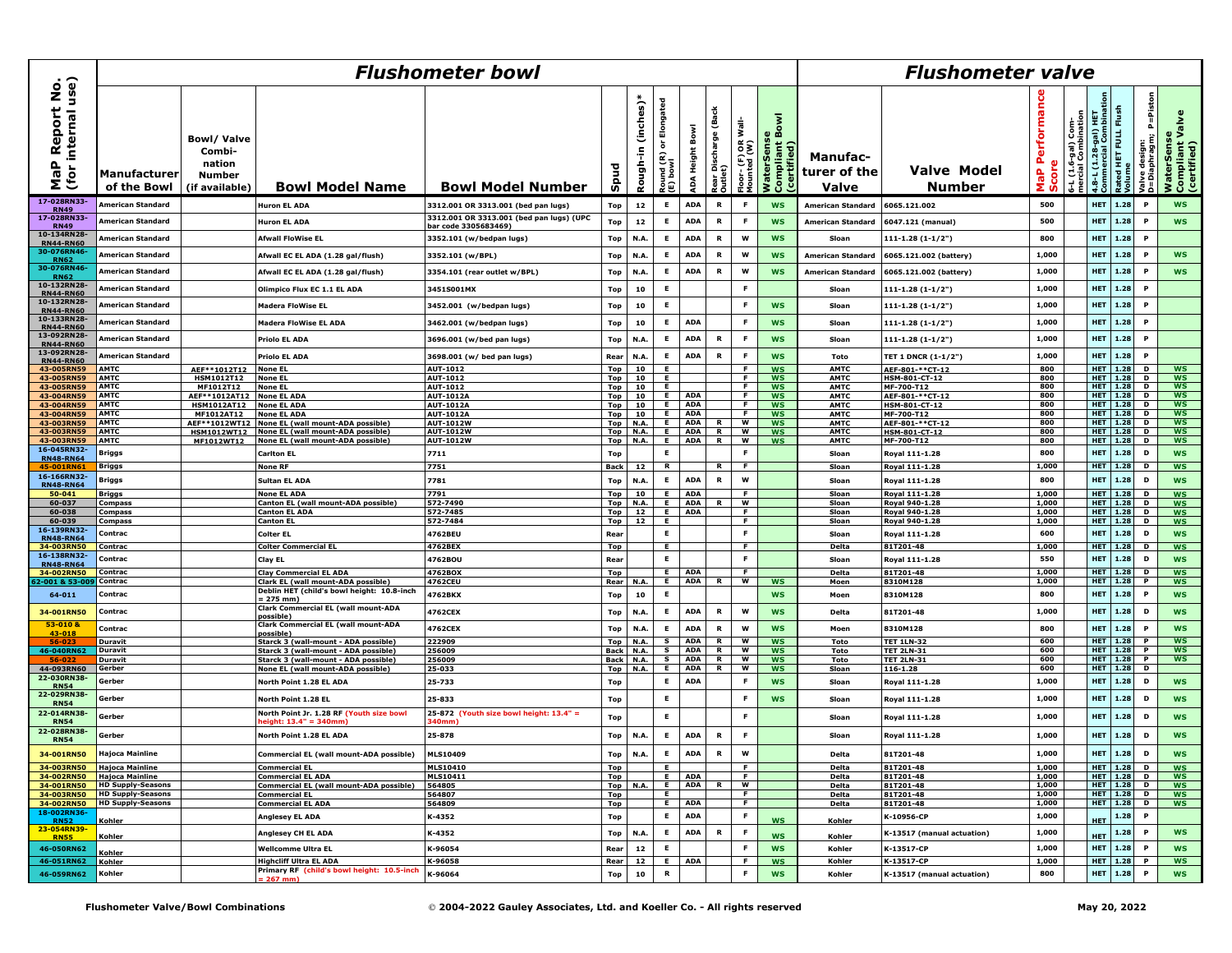|                                                        | <b>Flushometer bowl</b>                  |                                                                          |                                                                           |                                                     |                    |                       |                                         |                          |                                      |                                                  |                                                          |                                          | <b>Flushometer valve</b>                                                        |                                          |                                           |                                                                                 |                                    |                                           |                                             |  |  |  |
|--------------------------------------------------------|------------------------------------------|--------------------------------------------------------------------------|---------------------------------------------------------------------------|-----------------------------------------------------|--------------------|-----------------------|-----------------------------------------|--------------------------|--------------------------------------|--------------------------------------------------|----------------------------------------------------------|------------------------------------------|---------------------------------------------------------------------------------|------------------------------------------|-------------------------------------------|---------------------------------------------------------------------------------|------------------------------------|-------------------------------------------|---------------------------------------------|--|--|--|
| P Report No.<br>· internal use)<br>a<br>a<br>(for<br>Σ | <b>Manufacturer</b><br>of the Bowl       | <b>Bowl/Valve</b><br>Combi-<br>nation<br><b>Number</b><br>(if available) | <b>Bowl Model Name</b>                                                    | <b>Bowl Model Number</b>                            | Spud               | (inches)*<br>Rough-in | Elongated<br>ò<br>Round (R)<br>(E) bowl | <b>ADA Height Bowl</b>   | (Back<br>tear Discharge (<br>)utlet) | -lisw<br>$\frac{1}{6}$<br>Floor-(F)<br>Mounted ( | Σ<br><b>WaterSense<br/>Compliant Bov<br/>(certified)</b> | <b>Manufac-</b><br>turer of the<br>Valve | <b>Valve Model</b><br><b>Number</b>                                             | Performan<br>core<br>$\frac{a}{b}$<br>Ō. | 5-L (1.6-gal) Com-<br>mercial Combination | 4.8-L (1.28-gal) HET<br>Commercial Combinatio<br>Rated HET FULL Flush<br>Volume |                                    | P=Piston<br>Valve design:<br>D=Diaphragm; | WaterSense<br>Compliant Valve<br>Certified) |  |  |  |
| 15-080RN3<br><b>RN47-RN6</b>                           | Mansfield                                |                                                                          | Erie EL (wall mount-ADA possible)                                         | 1301                                                | Rear               | N.A.                  | E                                       | <b>ADA</b>               | $\, {\bf R} \,$                      | W                                                |                                                          | Zurn                                     | <b>ZTS6200EV</b>                                                                | 1,000                                    |                                           | <b>HET</b>                                                                      | 1.28                               | $\mathbf{P}$                              |                                             |  |  |  |
| 27-012RN43-<br><b>RN59</b>                             | <b>Mansfield</b>                         |                                                                          | <b>Baltic EL</b>                                                          | 1311                                                | Top                |                       | E                                       |                          |                                      | F                                                |                                                          | Sloar                                    | Royal 111-1.28                                                                  | 1,000                                    |                                           | <b>HET</b>                                                                      | 1.28                               | D                                         | <b>WS</b>                                   |  |  |  |
| 27-018RN43<br><b>RN59</b>                              | Mansfield                                |                                                                          | <b>Baltic EL</b>                                                          | 1311                                                | Rear               |                       | E                                       |                          |                                      | E                                                |                                                          | Sloan                                    | Roval 111-1.28                                                                  | 1,000                                    |                                           | HET                                                                             | 1.28                               | D                                         | <b>WS</b>                                   |  |  |  |
| 18-055RN36-<br><b>RN52</b>                             | Mansfield                                |                                                                          | Huron EL (rear outlet)                                                    | 1312                                                | Top                | N.A                   | E                                       |                          |                                      |                                                  |                                                          | Sloan                                    | Royal 111-1.28                                                                  | 1,000                                    |                                           | <b>HET</b>                                                                      | 1.28                               | D                                         | <b>WS</b>                                   |  |  |  |
| 27-017RN43<br><b>RN59</b>                              | Mansfield                                |                                                                          | Huron EL ADA Floor Mount Rear Outlet                                      | 1313                                                | Top                | N.A.                  | E                                       | <b>ADA</b>               | ${\bf R}$                            | F                                                |                                                          | Sloan                                    | Royal 111-1.28                                                                  | 800                                      |                                           | HET                                                                             | 1.28                               | D                                         | <b>WS</b>                                   |  |  |  |
| 15-079RN31<br><b>RN47-RN63</b>                         | Mansfield                                |                                                                          | <b>Adriatic EL ADA</b>                                                    | 1319                                                | Top                |                       | E                                       | <b>ADA</b>               |                                      | E                                                |                                                          | American Standard                        | 6065.121                                                                        | 1.000                                    |                                           | <b>HET</b>                                                                      | 1.28                               | $\mathbf{P}$                              | <b>WS</b>                                   |  |  |  |
| 27-013RN43-<br><b>RN59</b>                             | <b>Mansfield</b>                         |                                                                          | <b>Adriatic EL ADA</b>                                                    | 1319                                                | Rear               |                       | E                                       | <b>ADA</b>               |                                      | F                                                |                                                          | Sloar                                    | Royal 111-1.28                                                                  | 1,000                                    |                                           | <b>HET</b>                                                                      | 1.28                               | D                                         | <b>WS</b>                                   |  |  |  |
| 15-081RN3:<br><b>RN47-RN63</b>                         | Mansfield                                |                                                                          | Erie EL (wall mount-ADA possible)                                         | 1301BPL (with bedpan lugs)                          | Top                | N.A.                  | E                                       | <b>ADA</b>               | R                                    | W                                                |                                                          | Zurn                                     | <b>ZTS6200EV</b>                                                                | 1,000                                    |                                           | HET                                                                             | 1.28                               | P                                         |                                             |  |  |  |
| 15-078RN31<br><b>RN47-RN63</b>                         | Mansfield                                |                                                                          | <b>Adriatic EL ADA</b>                                                    | 1319BPL (with bedpan lugs)                          | Top                |                       | E                                       | <b>ADA</b>               |                                      | F                                                |                                                          | <b>American Standard</b>                 | 6065.121                                                                        | 1,000                                    |                                           | HET                                                                             | 1.28                               | P                                         | <b>WS</b>                                   |  |  |  |
| 28-064RN44-<br><b>RN60</b>                             | <b>PROFLO (Ferguson</b><br>brand)        |                                                                          | ProFlo RF (child's bowl height: 10-inch<br>54 mm                          | PF1700BBHE (child's bowl height: 10-inch =<br>54 mm | Top                |                       | R                                       |                          |                                      | - 6                                              | <b>WS</b>                                                | Sloar                                    | Royal 111-1.28                                                                  | 1.000                                    |                                           | <b>HET</b>                                                                      | 1.28                               | D                                         | <b>WS</b>                                   |  |  |  |
| 36-007RN53                                             | Sloan Valve                              |                                                                          | EL                                                                        | ST2009                                              | Top                | 10                    | E                                       |                          |                                      | F                                                | <b>WS</b>                                                | Sloar                                    | Solis 8111-1.28                                                                 | 1,000                                    |                                           | HET                                                                             | 1.28                               | D                                         | <b>WS</b>                                   |  |  |  |
| 36-009RN53                                             | <b>Sloan Valve</b>                       |                                                                          | EL.                                                                       | <b>ST2009</b>                                       | Top                | 10                    | E                                       |                          |                                      | - F                                              | <b>WS</b>                                                | Sloan                                    | Gem 2 111-1.28                                                                  | 1.000                                    |                                           | <b>HET</b>                                                                      | 1.28                               | $\mathbf{P}$                              |                                             |  |  |  |
| 36-011RN53                                             | <b>Sloan Valve</b>                       |                                                                          | EL.                                                                       | <b>ST2009</b>                                       | Top                | 10                    | E                                       |                          |                                      | F                                                | <b>WS</b>                                                | Sloan                                    | G2 Optima Plus 8111-1.28                                                        | 1,000                                    |                                           | <b>HET</b>                                                                      | 1.28                               | D                                         | <b>WS</b>                                   |  |  |  |
| 36-013RN53                                             | <b>Sloan Valve</b>                       |                                                                          | EL.                                                                       | <b>ST2009</b>                                       | Top                | 10                    | E                                       |                          |                                      | F                                                | <b>WS</b>                                                | Sloan                                    | <b>ECOS HW 111-1.28</b>                                                         | 1,000                                    |                                           | HET                                                                             | 1.28                               | D                                         | <b>WS</b>                                   |  |  |  |
| 36-014RN53                                             | <b>Sloan Valve</b>                       |                                                                          | EL.                                                                       | ST2009                                              | Top                | 10                    | E                                       |                          |                                      | F                                                | <b>WS</b>                                                | Sloan                                    | ECOS 8111-1.28                                                                  | 1,000                                    |                                           | <b>HET</b>                                                                      | 1.28                               | D                                         | <b>WS</b>                                   |  |  |  |
| 36-015RN53                                             | <b>Sloan Valve</b>                       |                                                                          | EL.                                                                       | ST2009                                              | Top                | 10                    | E                                       |                          |                                      | E                                                | <b>WS</b>                                                | Sloan                                    | Crown 111-1.28                                                                  | 1,000                                    |                                           | HET                                                                             | 1.28                               | P                                         |                                             |  |  |  |
| 20-081RN36                                             | Sloan Valve                              |                                                                          |                                                                           | ST2010                                              |                    |                       | E                                       |                          |                                      | F                                                | <b>WS</b>                                                |                                          |                                                                                 | 1,000                                    |                                           | HET                                                                             | 1.28                               | D                                         | <b>WS</b><br><b>WS</b>                      |  |  |  |
| <b>RN53</b><br>36-023RN!                               | <b>Sloan Valve</b>                       |                                                                          | <b>EL</b><br><b>EL ADA</b>                                                | ST2029                                              | Rear<br><b>Top</b> | 10                    | E.                                      | <b>ADA</b>               |                                      | F.                                               | <b>WS</b>                                                | Sloan<br>Sloan                           | Roval 120-1.28<br>Solis 8111-1.28                                               | 1,000                                    |                                           | <b>HET</b> 1.28                                                                 |                                    | D                                         | <b>WS</b>                                   |  |  |  |
| 36-025RN5                                              | <b>Sloan Valve</b>                       |                                                                          | EL ADA                                                                    | ST2029                                              | Top                | 10                    | $\overline{E}$                          | <b>ADA</b>               |                                      | F.                                               | <b>WS</b>                                                | Sloan                                    | Gem 2 111-1.28                                                                  | 1.000                                    |                                           |                                                                                 | <b>HET</b> 1.28                    | $\mathbf{P}$                              |                                             |  |  |  |
| 36-027RN53                                             | <b>Sloan Valve</b>                       |                                                                          | <b>EL ADA</b>                                                             | ST2029                                              | <b>Top</b>         |                       | $10$ E                                  | <b>ADA</b>               |                                      | <b>F</b>                                         | <b>WS</b>                                                | Sloan                                    | G2 Optima Plus 8111-1.28                                                        | 1,000                                    |                                           |                                                                                 | <b>HET</b> 1.28                    | D                                         | <b>WS</b>                                   |  |  |  |
| 36-029RN5<br>36-030RN5                                 | <b>Sloan Valve</b><br><b>Sloan Valve</b> |                                                                          | <b>EL ADA</b><br>EL ADA                                                   | ST2029<br><b>ST2029</b>                             | Top<br>Top         | 10                    | $10$ E<br>$\blacksquare$                | ADA<br><b>ADA</b>        |                                      | $\overline{F}$<br>$\overline{F}$                 | <b>WS</b><br><b>WS</b>                                   | Sloan<br>Sloan                           | ECOS 8111-1.28<br><b>ECOS HW 111-1.28</b>                                       | 1,000<br>1,000                           |                                           |                                                                                 | <b>HET</b> 1.28<br><b>HET</b> 1.28 | Þ<br>Þ                                    | <b>WS</b><br><b>WS</b>                      |  |  |  |
| 36-031RN53                                             | Sloan Valve                              |                                                                          | <b>EL ADA</b>                                                             | ST2029                                              | Top                | 10 l                  | E.                                      | ADA                      |                                      | F.                                               | <b>WS</b>                                                | Sloan                                    | Crown 111-1.28                                                                  | 1,000                                    |                                           |                                                                                 | <b>HET</b> 1.28                    | $\overline{P}$                            | <b>WS</b>                                   |  |  |  |
| 20-082RN36                                             | Sloan Valve                              |                                                                          | <b>EL ADA</b>                                                             | ST2030                                              | Rear               |                       | E                                       | <b>ADA</b>               |                                      | F                                                | <b>WS</b>                                                | Sloan                                    | Royal 120-1.28                                                                  | 1,000                                    |                                           | <b>HET</b>                                                                      | 1.28                               | D                                         | <b>WS</b>                                   |  |  |  |
| <b>RN53</b>                                            |                                          |                                                                          |                                                                           |                                                     |                    |                       | E.,                                     |                          |                                      | w                                                |                                                          |                                          |                                                                                 |                                          |                                           |                                                                                 |                                    | D                                         |                                             |  |  |  |
| 36-017RN53<br>36-019RN5                                | <b>Sloan Valve</b><br><b>Sloan Valve</b> |                                                                          | EL (wall mount-ADA possible)<br>EL (wall mount-ADA possible)              | ST2059<br><b>ST2059</b>                             | <b>Top</b><br>Top  | <b>N.A.</b><br>N.A.   | E.                                      | <b>ADA</b><br><b>ADA</b> | R<br>$\mathbf R$                     | W                                                | <b>WS</b><br><b>WS</b>                                   | Sloan<br>Sloan                           | G2 Optima Plus 8111-1.28<br>ECOS HW 111-1.28                                    | 1,000<br>1.000                           |                                           |                                                                                 | <b>HET</b> 1.28<br><b>HET</b> 1.28 | D                                         | <b>WS</b><br><b>WS</b>                      |  |  |  |
| <b>36-020RN53</b>                                      | Sloan Valve                              |                                                                          | EL (wall mount-ADA possible)                                              | <b>ST2059</b>                                       |                    | Top N.A.              | $\overline{E}$                          | ADA                      | R I                                  | $\overline{\mathsf{w}}$                          | <b>WS</b>                                                | Sloan                                    | ECOS 8111-1.28                                                                  | 1,000                                    |                                           |                                                                                 | <b>HET</b> 1.28                    | <b>D</b>                                  | <b>WS</b>                                   |  |  |  |
| 36-021RN5                                              | <b>Sloan Valve</b>                       |                                                                          | EL (wall mount-ADA possible)                                              | ST2059                                              |                    | Top N.A.              | $\overline{E}$                          | <b>ADA</b>               | $\overline{R}$                       | ś                                                | <b>WS</b>                                                | Sloan                                    | Crown 111-1.28                                                                  | 1,000                                    |                                           |                                                                                 | <b>HET</b> 1.28                    | $\overline{P}$                            | <b>WS</b>                                   |  |  |  |
| 36-044RN5                                              | <b>Sloan Valve</b>                       |                                                                          | EL (wall mount-ADA possible)                                              | ST2059                                              | <b>Top</b>         | <b>N.A.</b>           | F.                                      | <b>ADA</b>               | $\overline{R}$                       | W                                                | <b>WS</b>                                                | Sloan                                    | Solis 8111-1.28                                                                 | 1,000                                    |                                           | <b>HET</b> 1.28                                                                 |                                    | Þ                                         | <b>WS</b>                                   |  |  |  |
| 36-046RN53<br>20-083RN36                               | <b>Sloan Valve</b><br><b>Sloan Valve</b> |                                                                          | EL (wall mount-ADA possible)<br>EL (wall mount-ADA possible)              | ST2059<br>ST2060                                    | <b>Top</b><br>Rear | N.A.<br>N.A.          | $\overline{E}$<br>$\mathsf E$           | <b>ADA</b><br><b>ADA</b> | $\overline{R}$<br>$\, {\bf R} \,$    | $\overline{w}$<br>W                              | <b>WS</b><br><b>WS</b>                                   | Sloan<br>Sloan                           | Gem 111-1.28<br>Royal 143-1.28                                                  | 1,000<br>1,000                           |                                           | <b>HET</b> 1.28<br><b>HET</b>                                                   | 1.28                               | $\overline{P}$<br>D                       | <b>WS</b><br><b>WS</b>                      |  |  |  |
| <b>RN53</b><br>32-117RN48-                             | Sloan Valve                              |                                                                          | <b>Efficiency Series EL ADA</b>                                           | ST2229                                              | Top                |                       | E                                       | <b>ADA</b>               |                                      | -F                                               | <b>WS</b>                                                | Sloan                                    | Roval 111-1.28                                                                  | 1,000                                    |                                           | <b>HET</b>                                                                      | 1.28                               | D                                         | <b>WS</b>                                   |  |  |  |
| <b>RN64</b><br>36-032RN5                               | <b>Sloan Valve</b>                       |                                                                          | <b>Efficiency Series EL ADA</b>                                           | ST2229                                              | Top                | 12                    | $\overline{E}$                          | <b>ADA</b>               |                                      | F.                                               | <b>WS</b>                                                | Sloan                                    | Solis 8111-1.28                                                                 | 1,000                                    |                                           |                                                                                 | <b>HET</b> 1.28                    | D                                         | <b>WS</b>                                   |  |  |  |
| 36-034RN5                                              | <b>Sloan Valve</b>                       |                                                                          | <b>EL ADA</b>                                                             | ST2229                                              | Top                | 12                    | $\overline{E}$                          | <b>ADA</b>               |                                      | F.                                               | <b>WS</b>                                                | Sloan                                    | Gem 111-1.28                                                                    | 1.000                                    |                                           |                                                                                 | <b>HET</b> 1.28                    | $\mathbf{P}$                              | <b>WS</b>                                   |  |  |  |
| 36-036RN5                                              | <b>Sloan Valve</b>                       |                                                                          | <b>EL ADA</b>                                                             | ST2229                                              | Top                | 12                    | <b>F</b>                                | ADA                      |                                      | <b>F</b>                                         | <b>WS</b>                                                | Sloan                                    | G2 Optima Plus 8111-1.28                                                        | 1,000                                    |                                           |                                                                                 | <b>HFT</b> 1.28                    | <b>D</b>                                  | <b>WS</b>                                   |  |  |  |
| 36-038RN5                                              | <b>Sloan Valve</b><br><b>Sloan Valve</b> |                                                                          | <b>EL ADA</b><br>EL ADA                                                   | ST2229<br><b>ST2229</b>                             | Top                | 12 <sub>1</sub><br>12 | $\overline{E}$<br>E.                    | ADA<br>ADA               |                                      | $\overline{F}$<br>F.                             | <b>WS</b>                                                | Sloan                                    | ECOS HW 111-1.28<br>ECOS 8111-1.28                                              | 1,000<br>1,000                           |                                           | <b>HET</b> 1.28                                                                 | <b>HET</b> 1.28                    | Þ<br>D                                    | <b>WS</b>                                   |  |  |  |
| 36-039RN5<br>36-040RN5                                 | <b>Sloan Valve</b>                       |                                                                          | <b>EL ADA</b>                                                             | ST2229                                              | Top<br><b>Top</b>  | 12                    |                                         | E ADA                    |                                      | F.                                               | <b>WS</b><br><b>WS</b>                                   | Sloan<br>Sloan                           | Crown 111-1.28                                                                  | 1,000                                    |                                           |                                                                                 | <b>HET</b> 1.28                    | <b>P</b>                                  | WS<br><b>WS</b>                             |  |  |  |
| 36-042RN53                                             | <b>Sloan Valve</b>                       |                                                                          | <b>Efficiency Series EL ADA</b>                                           | <b>ST2229</b>                                       | <b>Top</b>         |                       | 12 E ADA                                |                          |                                      | F.                                               | <b>WS</b>                                                | Sloan                                    | Royal 111-1.28                                                                  | 1,000                                    |                                           |                                                                                 | <b>HET 1.28 D</b>                  |                                           | <b>WS</b>                                   |  |  |  |
| 32-114RN48-<br><b>RN64</b>                             | <b>Sloan Valve</b>                       |                                                                          | Efficiency Series (child's bowl height: 10.5<br>nch = 267 mm <sup>.</sup> | ST2309 (child's bowl height: 10.5-inch = 267<br>ım) | Top                | 10                    |                                         |                          |                                      | - F                                              | <b>WS</b>                                                | Sloan                                    | Royal 111-1.28                                                                  | 1,000                                    |                                           | <b>HET</b>                                                                      | 1.28                               | D                                         | <b>WS</b>                                   |  |  |  |
| 45-023RN61                                             | <b>Sloan Valve</b>                       |                                                                          | EL (juvenile bowl height: 13.5-inch = 343                                 | ST2449                                              | Top                | 10                    | E                                       |                          |                                      | - F                                              | <b>WS</b>                                                | Sloan                                    | <b>WES 111.1.1/1.6 DUAL FLUSH</b>                                               | 1,000                                    |                                           | <b>HET</b>                                                                      | 1.60                               | D                                         |                                             |  |  |  |
| 41-026RN57                                             | <b>Sloan Valve</b>                       |                                                                          | EL (wall mount-ADA possible)                                              | ST2469                                              | Rear               | <b>N.A.</b>           | E                                       | <b>ADA</b>               | $\mathbf R$                          | W                                                | <b>WS</b>                                                | Sloan                                    | Roval 152-1.28                                                                  | 1,000                                    |                                           | <b>HET</b>                                                                      | 1.28                               | D                                         | <b>WS</b>                                   |  |  |  |
| 51-014                                                 | Toto                                     |                                                                          | EL.                                                                       | <b>CT705E or CT705U</b>                             | Top                | 12                    | E                                       |                          |                                      | -F                                               | <b>WS</b>                                                | Toto                                     | TET 1LA32 OR TET 6LA32 OR<br>TET2LA31/32/33 OR<br>TET3LA31/32/33                | 800                                      |                                           | <b>HET</b>                                                                      | 1.28                               | $\mathbf{P}$                              | <b>WS</b>                                   |  |  |  |
| 42-001RN58                                             | Toto                                     |                                                                          | <b>EL</b>                                                                 | CT705ELN*                                           | Top                | 12                    | E                                       | <b>ADA</b>               |                                      | F                                                | <b>WS</b>                                                | Toto                                     | TET 1LA32 OR TET 6LA32 OR<br>TET2LA31/32/33 OR<br>TET3LA31/32/33                | 800                                      |                                           | HET                                                                             | 1.28                               | $\mathbf{P}$                              | <b>WS</b>                                   |  |  |  |
| 13-040RN28-<br><b>RN44-RN60</b>                        | Toto                                     |                                                                          | <b>EL ADA</b>                                                             | <b>CT705ELN*</b>                                    | <b>Top</b>         | N.A.                  | E                                       | <b>ADA</b>               |                                      | - F                                              | <b>WS</b>                                                | <b>Toto</b>                              | TMT 1LN-32 (manual valve)                                                       | 1.000                                    |                                           | <b>HET</b>                                                                      | 1.28                               | $\mathbf{P}$                              |                                             |  |  |  |
| 42-001RN58                                             | Toto                                     |                                                                          | EL                                                                        | <b>CT705EN*</b>                                     | Top                | 12                    | E                                       |                          |                                      | F                                                | <b>WS</b>                                                | Toto                                     | TET 1LA32 OR TET 6LA32 OR<br><b>TET2LA31/32/33 OR</b><br><b>TFT31 A31/32/33</b> | 800                                      |                                           | HET                                                                             | 1.28                               | P                                         | <b>WS</b>                                   |  |  |  |
| 13-039RN28-<br><b>RN44-RN60</b>                        | Toto                                     |                                                                          | <b>EL</b>                                                                 | <b>CT705EN*</b>                                     | Top                | N.A.                  | E                                       |                          |                                      | F                                                | <b>WS</b>                                                | Toto                                     | TMT 1LN-32 (manual valve)                                                       | 1,000                                    |                                           | <b>HET</b>                                                                      | 1.28                               | P                                         |                                             |  |  |  |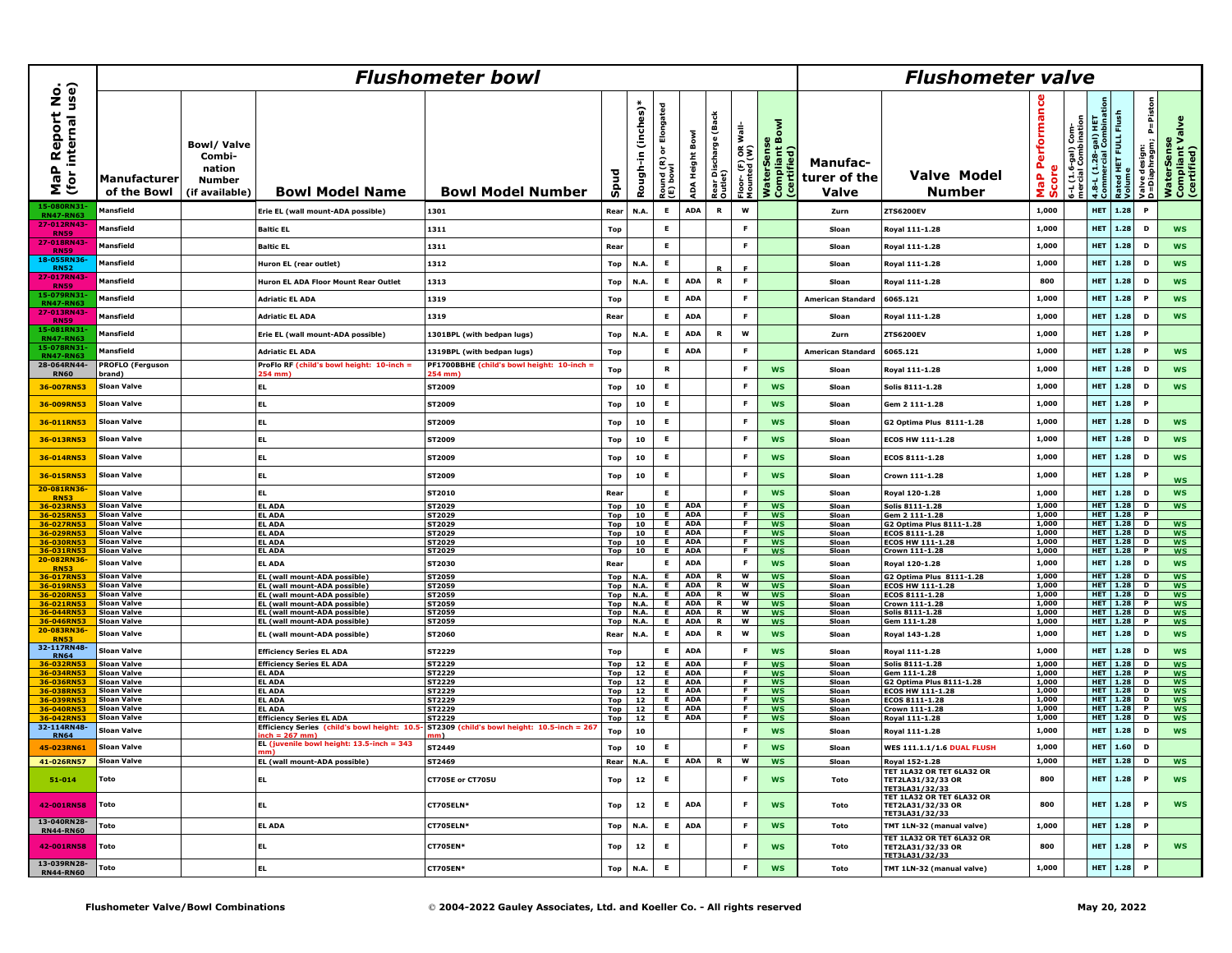|                                      |                                    |                                                                          | <b>Flushometer valve</b>                          |                                            |            |                      |                                                                 |                        |                                      |                                               |                                             |                                   |                                                        |                             |                                           |                                                                                  |      |                                          |                                              |
|--------------------------------------|------------------------------------|--------------------------------------------------------------------------|---------------------------------------------------|--------------------------------------------|------------|----------------------|-----------------------------------------------------------------|------------------------|--------------------------------------|-----------------------------------------------|---------------------------------------------|-----------------------------------|--------------------------------------------------------|-----------------------------|-------------------------------------------|----------------------------------------------------------------------------------|------|------------------------------------------|----------------------------------------------|
| MaP Report No.<br>(for internal use) | <b>Manufacturer</b><br>of the Bowl | <b>Bowl/Valve</b><br>Combi-<br>nation<br><b>Number</b><br>(if available) | <b>Bowl Model Name</b>                            | <b>Bowl Model Number</b>                   | Spud       | (inches)<br>Rough-in | Elongated<br>$\overleftarrow{\bullet}$<br>Round (R)<br>(E) bowl | <b>ADA Height Bowl</b> | (Back<br>Rear Discharge (<br>Dutlet) | <sup>-loor-</sup> (F) OR Wall-<br>4ounted (W) | WaterSense<br>Compliant Bowl<br>(certified) | Manufac-<br>turer of the<br>Valve | <b>Valve Model</b><br>Number                           | Performan<br>MaP P<br>Score | i-L (1.6-gal) Com-<br>nercial Combination | 4.8-L (1.28-gal) HET<br>Commercial Combination<br>Rated HET FULL Flush<br>Volume |      | /alve design:<br>D=Diaphragm;   P=Piston | WaterSense<br>Compliant Valve<br>(certified) |
| 13-039RN28-<br><b>RN44-RN60</b>      | Toto                               |                                                                          |                                                   | CT705EN*                                   | <b>Top</b> | N.A.                 | E                                                               |                        |                                      | - F                                           | <b>WS</b>                                   | Toto                              | TMT 1LN-32 (manual valve)<br>IEI ILASZ UR TET GLASZ UR | 1.000                       |                                           | <b>HET</b>                                                                       | 1.28 | P                                        |                                              |
| $51 - 013$                           | Toto                               |                                                                          | EL (wall mount-ADA possible)                      | <b>CT708E*</b>                             | Top        | N.A.                 | E.                                                              | <b>ADA</b>             | R                                    | W                                             | <b>WS</b>                                   | Toto                              | TET2LA31/32/33 OR                                      | 1,000                       |                                           | <b>HET</b>                                                                       | 1.28 | P                                        | <b>WS</b>                                    |
| 13-041RN28-<br><b>RN44-RN60</b>      | Toto                               |                                                                          | EL (wall mount-ADA possible)                      | <b>CT708E*</b>                             | <b>Top</b> | N.A.                 | E                                                               | <b>ADA</b>             | $\, {\bf R} \,$                      | W                                             | <b>WS</b>                                   | Toto                              | TMT 1LN-32 (manual valve)                              | 1,000                       |                                           | <b>HET</b>                                                                       | 1.28 | P                                        |                                              |
| 13-042RN28-<br><b>RN44-RN60</b>      | Toto                               |                                                                          | EL (wall mount-ADA possible)                      | <b>CT708EV</b>                             | Rear       | N.A.                 | $\mathsf E$                                                     | <b>ADA</b>             | $\, {\bf R} \,$                      | w                                             | <b>WS</b>                                   | Toto                              | TMT 1LN-32 (manual valve)                              | 1.000                       |                                           | <b>HET</b>                                                                       | 1.28 | P                                        |                                              |
| 28-064RN44-<br><b>RN60</b>           | Tynan                              |                                                                          | Brady RF (child's bowl height: 10-inch =<br>54 mm | 4505HE (child's bowl height: 10-inch = 254 | Top        |                      | $\mathbf R$                                                     |                        |                                      | -F                                            | <b>WS</b>                                   | Sloan                             | Royal 111-1.28                                         | 1.000                       |                                           | <b>HET</b>                                                                       | 1.28 | D                                        | <b>WS</b>                                    |
| 21-090RN3<br><b>RN53</b>             | Zurn                               |                                                                          | EL (wall mount-ADA possible)                      | Z5615-BWL (wall-hung-back outlet)          | <b>Top</b> | N.A.                 | E                                                               | <b>ADA</b>             | $\, {\bf R} \,$                      | W                                             | <b>WS</b>                                   | Zurn                              | Z6000AV-HET                                            | 800                         |                                           | <b>HET</b>                                                                       | 1.28 | D                                        | <b>WS</b>                                    |
| 21-090fRN3<br><b>RN53</b>            | Zurn                               |                                                                          | EL (wall mount-ADA possible)                      | Z5615-BWL (wall-hung-back outlet)          | <b>Top</b> | N.A.                 | E                                                               | <b>ADA</b>             | R                                    | w                                             | <b>WS</b>                                   | Zurn                              | Z6000PL-HET                                            | 800                         |                                           | <b>HET</b>                                                                       | 1.28 | D                                        |                                              |
| 21-088RN3<br><b>RN53</b>             | Zurn                               |                                                                          | EL (wall mount-ADA possible)                      | Z5615-BWL (wall-hung-back outlet)          | <b>Top</b> | N.A.                 | E                                                               | <b>ADA</b>             | $\, {\bf R} \,$                      | w                                             | <b>WS</b>                                   | Zurn                              | Z6200-HET                                              | 800                         |                                           | <b>HET</b>                                                                       | 1.28 | P                                        | <b>WS</b>                                    |
| 21-088eRN37<br><b>RN53</b>           | Zurn                               |                                                                          | EL(wall mount-ADA possible)                       | Z5615-BWL (wall-hung-back outlet)          | Top        | N.A.                 | E                                                               | <b>ADA</b>             | $\, {\bf R} \,$                      | w                                             | <b>WS</b>                                   | Zurn                              | <b>Z6200PL-HET</b>                                     | 800                         |                                           | <b>HET</b>                                                                       | 1.28 | P                                        |                                              |
| 21-090dRN3<br><b>RN53</b>            | Zurn                               |                                                                          | EL (wall mount-ADA possible)                      | Z5615-BWL (wall-hung-back outlet)          | Top        | N.A.                 | E                                                               | <b>ADA</b>             | $\, {\bf R} \,$                      | w                                             | <b>WS</b>                                   | Zurn                              | ZEMS6000AV-HET                                         | 800                         |                                           | <b>HET</b>                                                                       | 1.28 | D                                        | <b>WS</b>                                    |
| 21-089eRN37<br><b>RN53</b>           | Zurn                               |                                                                          | EL (wall mount-ADA possible)                      | Z5615-BWL (wall-hung-back outlet)          | Top        | N.A.                 | E                                                               | <b>ADA</b>             | $\, {\bf R} \,$                      | W                                             | <b>WS</b>                                   | Zurn                              | ZEMS6000AV-HET-IS                                      | 800                         |                                           | <b>HET</b>                                                                       | 1.28 | D                                        | <b>WS</b>                                    |
| 21-090eRN37<br><b>RN53</b>           | Zurn                               |                                                                          | EL (wall mount-ADA possible)                      | Z5615-BWL (wall-hung-back outlet)          | Top        | N.A.                 | E                                                               | <b>ADA</b>             | $\, {\bf R} \,$                      | w                                             | <b>WS</b>                                   | Zurn                              | ZEMS6000AV-HET-IS                                      | 800                         |                                           | <b>HET</b>                                                                       | 1.28 | D                                        | <b>WS</b>                                    |
| 21-090iRN37<br><b>RN53</b>           | Zurn                               |                                                                          | EL (wall mount-ADA possible)                      | Z5615-BWL (wall-hung-back outlet)          | Top        | N.A.                 | E                                                               | <b>ADA</b>             | $\mathbf R$                          | W                                             | <b>WS</b>                                   | Zurn                              | ZEMS6000PL-HET                                         | 800                         |                                           | <b>HET</b>                                                                       | 1.28 | D                                        |                                              |
| 21-089jRN3<br><b>RN53</b>            | Zurn                               |                                                                          | EL (wall mount-ADA possible)                      | Z5615-BWL (wall-hung-back outlet)          | <b>Top</b> | N.A.                 | E                                                               | <b>ADA</b>             | $\, {\bf R} \,$                      | W                                             | <b>WS</b>                                   | Zurn                              | ZEMS6000PL-HET-IS                                      | 800                         |                                           | <b>HET</b>                                                                       | 1.28 | D                                        |                                              |
| 21-090jRN37<br><b>RN53</b>           | Zurn                               |                                                                          | EL (wall mount-ADA possible)                      | Z5615-BWL (wall-hung-back outlet)          | <b>Top</b> | N.A.                 | E                                                               | <b>ADA</b>             | $\, {\bf R} \,$                      | w                                             | <b>WS</b>                                   | Zurn                              | ZEMS6000PL-HET-IS                                      | 800                         |                                           | <b>HET</b>                                                                       | 1.28 | D                                        |                                              |
| 21-088cRN3<br><b>RN53</b>            | Zurn                               |                                                                          | EL (wall mount-ADA possible)                      | Z5615-BWL (wall-hung-back outlet)          | <b>Top</b> | N.A.                 | E                                                               | <b>ADA</b>             | $\mathbf R$                          | W                                             | <b>WS</b>                                   | Zurn                              | ZEMS6200-HET                                           | 800                         |                                           | <b>HET</b>                                                                       | 1.28 | D                                        | <b>WS</b>                                    |
| 21-088dRN3<br><b>RN53</b>            | Zurn                               |                                                                          | EL (wall mount-ADA possible)                      | Z5615-BWL (wall-hung-back outlet)          | Top        | N.A.                 | E                                                               | <b>ADA</b>             | R                                    | W                                             | <b>WS</b>                                   | Zurn                              | ZEMS6200-HET-IS                                        | 800                         |                                           | <b>HET</b>                                                                       | 1.28 | D                                        | <b>WS</b>                                    |
| 21-088gRN37<br><b>RN53</b>           | Zurn                               |                                                                          | EL (wall mount-ADA possible)                      | Z5615-BWL (wall-hung-back outlet)          | <b>Top</b> | N.A.                 | E                                                               | <b>ADA</b>             | $\, {\bf R} \,$                      | w                                             | <b>WS</b>                                   | Zurn                              | ZEMS6200PL-HET                                         | 800                         |                                           | <b>HET</b>                                                                       | 1.28 | D                                        |                                              |
| 21-088hRN<br><b>RN53</b>             | Zurn                               |                                                                          | EL (wall mount-ADA possible)                      | Z5615-BWL (wall-hung-back outlet)          | <b>Top</b> | N.A.                 | E                                                               | <b>ADA</b>             | R                                    | W                                             | <b>WS</b>                                   | Zurn                              | ZEMS6200PL-HET-IS                                      | 800                         |                                           | <b>HET</b>                                                                       | 1.28 | D                                        |                                              |
| 21-090bRN37<br><b>RN53</b>           | Zurn                               |                                                                          | EL (wall mount-ADA possible)                      | Z5615-BWL (wall-hung-back outlet)          | Top        | N.A.                 | E                                                               | <b>ADA</b>             | R                                    | W                                             | <b>WS</b>                                   | Zurn                              | ZER6000AV-HET                                          | 800                         |                                           | <b>HET</b>                                                                       | 1.28 | D                                        | <b>WS</b>                                    |
| 21-090gRN37<br><b>RN53</b>           | Zurn                               |                                                                          | EL (wall mount-ADA possible)                      | Z5615-BWL (wall-hung-back outlet)          | Top        | N.A.                 | E                                                               | <b>ADA</b>             | $\, {\bf R} \,$                      | w                                             | <b>WS</b>                                   | Zurn                              | ZER6000PL-HET                                          | 800                         |                                           | <b>HET</b>                                                                       | 1.28 | D                                        |                                              |
| 21-088bRN37<br><b>RN53</b>           | Zurn                               |                                                                          | EL (wall mount-ADA possible)                      | Z5615-BWL (wall-hung-back outlet)          | Top        | N.A.                 | E                                                               | <b>ADA</b>             | $\, {\bf R} \,$                      | W                                             | <b>WS</b>                                   | Zurn                              | <b>ZER6200-HET</b>                                     | 800                         |                                           | <b>HET</b>                                                                       | 1.28 | P                                        |                                              |
| 21-088fRN3<br><b>RN53</b>            | Zurn                               |                                                                          | EL (wall mount-ADA possible)                      | Z5615-BWL (wall-hung-back outlet)          | <b>Top</b> | N.A.                 | E                                                               | <b>ADA</b>             | $\, {\bf R} \,$                      | W                                             | <b>WS</b>                                   | Zurn                              | ZER6200PL-HET                                          | 800                         |                                           | <b>HET</b>                                                                       | 1.28 | P                                        |                                              |
| 21-090cRN37<br><b>RN53</b>           | Zurn                               |                                                                          | EL (wall mount-ADA possible)                      | Z5615-BWL (wall-hung-back outlet)          | Top        | N.A.                 | E                                                               | <b>ADA</b>             | R                                    | w                                             | <b>WS</b>                                   | Zurn                              | ZR6000AV-HET                                           | 800                         |                                           | <b>HET</b>                                                                       | 1.28 | D                                        |                                              |
| 21-090hRN37<br><b>RN53</b>           | Zurn                               |                                                                          | EL (wall mount-ADA possible)                      | Z5615-BWL (wall-hung-back outlet)          | <b>Top</b> | N.A.                 | E                                                               | <b>ADA</b>             | $\, {\bf R} \,$                      | W                                             | <b>WS</b>                                   | Zurn                              | ZR6000PL-HET                                           | 800                         |                                           | <b>HET</b>                                                                       | 1.28 | D                                        |                                              |
| 36-104RN52                           | Zurn                               |                                                                          | EL (wall mount-ADA possible)                      | Z5615-BWL (wall-hung-back outlet)          | <b>Top</b> | N.A.                 | E                                                               | <b>ADA</b>             |                                      | w                                             | <b>WS</b>                                   | Zurn                              | <b>ZTR6200EV</b>                                       | 1,000                       |                                           | <b>HET</b>                                                                       | 1.28 | P                                        | <b>WS</b>                                    |
| 12-043RN28-<br><b>RN44-RN60</b>      | Zurn                               |                                                                          | EL (wall mount-ADA possible)                      | Z5615-BWL (wall-hung-back outlet)          | Top        | N.A.                 | E.                                                              | <b>ADA</b>             | R                                    | w                                             | <b>WS</b>                                   | Zurn                              | <b>ZTS6200EV</b>                                       | 800                         |                                           | <b>HET</b>                                                                       | 1.28 | P                                        |                                              |
| 21-090kRN37<br><b>RN53</b>           | Zurn                               |                                                                          | EL (wall mount-ADA possible)                      | Z5616-BWL (wall-hung-back outlet with BPL) | Top        | N.A.                 | E                                                               | <b>ADA</b>             | $\mathbf R$                          | W                                             | <b>WS</b>                                   | Zurn                              | Z6000AV-HET                                            | 800                         |                                           | <b>HET</b>                                                                       | 1.28 | D                                        | <b>WS</b>                                    |
| 21-090pRN3<br><b>RN53</b>            | Zurn                               |                                                                          | EL(wall mount-ADA possible)                       | Z5616-BWL (wall-hung-back outlet with BPL) | Top        | N.A.                 | E                                                               | <b>ADA</b>             | $\mathbf R$                          | w                                             | <b>WS</b>                                   | Zurn                              | <b>Z6000PL-HET</b>                                     | 800                         |                                           | <b>HET</b>                                                                       | 1.28 | D                                        |                                              |
| 21-088iRN37<br><b>RN53</b>           | Zurn                               |                                                                          | EL (wall mount-ADA possible)                      | Z5616-BWL (wall-hung-back outlet with BPL) | Top        | N.A.                 | E.                                                              | ADA                    | R                                    | W                                             | <b>WS</b>                                   | Zurn                              | Z6200-HET                                              | 800                         |                                           | <b>HET</b>                                                                       | 1.28 | $\mathbf{P}$                             | <b>WS</b>                                    |
| 21-088mRN3<br><b>RN53</b>            | Zurn                               |                                                                          | EL (wall mount-ADA possible)                      | Z5616-BWL (wall-hung-back outlet with BPL) | Top        | N.A.                 | E                                                               | <b>ADA</b>             | $\, {\bf R}$                         | W                                             | <b>WS</b>                                   | Zurn                              | Z6200PL-HET                                            | 800                         |                                           | <b>HET</b>                                                                       | 1.28 | P                                        |                                              |
| 21-090nRN37<br><b>RN53</b>           | Zurn                               |                                                                          | EL (wall mount-ADA possible)                      | Z5616-BWL (wall-hung-back outlet with BPL) | Top        | N.A.                 | E                                                               | <b>ADA</b>             | $\, {\bf R}$                         | w                                             | <b>WS</b>                                   | Zurn                              | ZEMS6000AV-HET                                         | 800                         |                                           | <b>HET</b>                                                                       | 1.28 | D                                        | <b>WS</b>                                    |
| 21-089oRN37<br><b>RN53</b>           | Zurn                               |                                                                          | EL (wall mount-ADA possible)                      | Z5616-BWL (wall-hung-back outlet with BPL) | Top        | N.A.                 | E                                                               | <b>ADA</b>             | R                                    | W                                             | <b>WS</b>                                   | Zurn                              | ZEMS6000AV-HET-IS                                      | 800                         |                                           | <b>HET</b>                                                                       | 1.28 | D                                        | <b>WS</b>                                    |
| 21-090oRN37<br><b>RN53</b>           | Zurn                               |                                                                          | EL (wall mount-ADA possible)                      | Z5616-BWL (wall-hung-back outlet with BPL) | Top        | N.A.                 | E                                                               | <b>ADA</b>             | $\mathbf R$                          | W                                             | <b>WS</b>                                   | Zurn                              | ZEMS6000AV-HET-IS                                      | 800                         |                                           | <b>HET</b>                                                                       | 1.28 | D                                        | <b>WS</b>                                    |
| 21-090sRN37<br><b>RN53</b>           | Zurn                               |                                                                          | EL (wall mount-ADA possible)                      | Z5616-BWL (wall-hung-back outlet with BPL) | Top        | N.A.                 | $\mathsf E$                                                     | <b>ADA</b>             | $\, {\bf R} \,$                      | w                                             | <b>WS</b>                                   | Zurn                              | ZEMS6000PL-HET                                         | 800                         |                                           | <b>HET</b>                                                                       | 1.28 | D                                        |                                              |
| 21-089tRN37<br><b>RN53</b>           | Zurn                               |                                                                          | EL (wall mount-ADA possible)                      | Z5616-BWL (wall-hung-back outlet with BPL) | <b>Top</b> | N.A.                 | E                                                               | <b>ADA</b>             | $\, {\bf R}$                         | W                                             | <b>WS</b>                                   | Zurn                              | ZEMS6000PL-HET-IS                                      | 800                         |                                           | <b>HET</b>                                                                       | 1.28 | D                                        |                                              |
| 21-090tRN37-<br><b>RN53</b>          | Zurn                               |                                                                          | EL (wall mount-ADA possible)                      | Z5616-BWL (wall-hung-back outlet with BPL) | Top        | N.A.                 | E                                                               | <b>ADA</b>             | $\, {\bf R} \,$                      | w                                             | <b>WS</b>                                   | Zurn                              | ZEMS6000PL-HET-IS                                      | 800                         |                                           | <b>HET</b>                                                                       | 1.28 | D                                        |                                              |